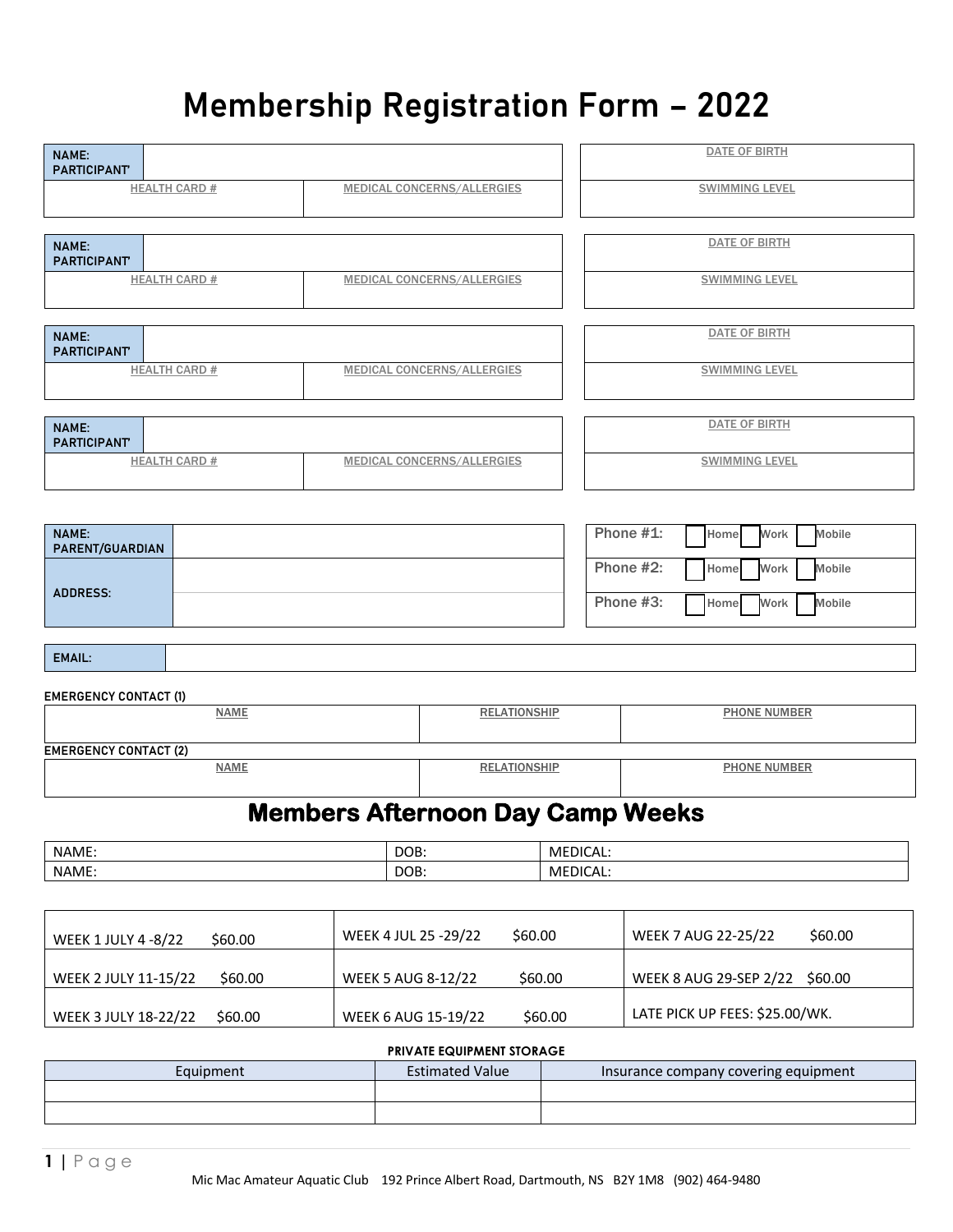# **Mic Mac AAC Membership Registration 2022**

#### **Name:**

|                                                         |                              | Program Fees 2021/22 (May 1, 2022 - April 31,2023)        |             |                                            |                  |                                                                                                  |  |
|---------------------------------------------------------|------------------------------|-----------------------------------------------------------|-------------|--------------------------------------------|------------------|--------------------------------------------------------------------------------------------------|--|
|                                                         |                              | <b>Section A</b>                                          |             |                                            |                  |                                                                                                  |  |
| Program Name<br>Dates                                   |                              | Schedule                                                  | Age         |                                            |                  | Amount per athlete                                                                               |  |
| <b>Summer Programs</b>                                  |                              |                                                           |             |                                            |                  |                                                                                                  |  |
| Development Sprint Paddling<br>9 week                   | June 27th - August 26th      | Monday-Friday (9:00am-4:00pm)                             |             | $6-14y$ o                                  |                  | \$700.00 (1 child)<br>\$900.00 (2 Children)<br>+\$100.00 (for every additional<br>family member) |  |
| War & 4's                                               | June - August                | Tuesday, Thursday (5:30pm-<br>7:30 <sub>pm</sub>          |             | $16$ vo+                                   |                  | \$325.00                                                                                         |  |
| Dragon Boat                                             | June - August                | Mon, Wed, Fri (6:30pm-7:30pm)                             |             | $25yo+$                                    |                  |                                                                                                  |  |
| Masters Recreational (25+<br>years)                     | May - September              | Mon, Wed, Fri (6:30pm-8:00pm)<br>Sunday (10:00am-11:30am) |             | $25y$ o+                                   |                  | 425.00 (All in)                                                                                  |  |
| Masters Competitive (25+ years                          |                              |                                                           |             |                                            |                  |                                                                                                  |  |
| <b>Year Round Programs</b>                              |                              |                                                           |             |                                            |                  |                                                                                                  |  |
| Junior High Performance<br>Summer (May 2nd-October 29th |                              | AM: Mon, Wed, Fri, Sat<br>PM: Mon, Tues, Thurs, Fri       |             | Invite Only                                |                  | \$1,000.00                                                                                       |  |
| Junior High Performance                                 | Winter (October 31st-29th)   | AM: Tues, Thurs, Sat<br>PM: Mon, Wed, Fri                 |             | Invite Only                                |                  | \$700.00                                                                                         |  |
| High Performance                                        | Full Year                    | AM: Mon-Fri<br>PM: Mon, Tues, Thurs, Fri                  | Invite Only |                                            |                  | \$2,060.00                                                                                       |  |
|                                                         |                              |                                                           |             |                                            | <b>TOTAL</b> [A] |                                                                                                  |  |
|                                                         | <b>Section B</b>             |                                                           |             |                                            |                  | <b>Section C</b>                                                                                 |  |
| Add Ons                                                 | Price                        | Total                                                     |             | CKC, Safety Boat &<br><b>Insurance Fee</b> |                  | Total                                                                                            |  |
| <b>Full Locker</b>                                      | )x \$25.00                   |                                                           |             | U10x()                                     | \$57.00          |                                                                                                  |  |
| <b>Boat Storage</b>                                     | )x \$75.00<br>$\overline{ }$ |                                                           |             | U12x()                                     | \$67.00          |                                                                                                  |  |
| Extra Care: AM: 7:30am-<br>8:30am, PM: 4:30pm-5:30pm    | ) x \$25.00/week<br>(        |                                                           |             | U14x()                                     | \$72.00          |                                                                                                  |  |
|                                                         | <b>TOTAL [B]</b>             |                                                           |             | U16, U18, Jr-Sr x ()                       | \$92.00          |                                                                                                  |  |
|                                                         |                              |                                                           |             |                                            | <b>TOTAL</b> [C] |                                                                                                  |  |
| Checkout                                                |                              |                                                           |             |                                            |                  |                                                                                                  |  |
| Program Fee                                             |                              |                                                           |             | [A]                                        | $^{(+)}$         |                                                                                                  |  |
| Add Ons                                                 |                              |                                                           |             | [B]                                        | $^{(+)}$         |                                                                                                  |  |
| CKC, Safety Boat & Insurance Fee                        |                              |                                                           |             | [C]                                        | $(+)$            |                                                                                                  |  |

| TOTAL                                                                                      |          |  |
|--------------------------------------------------------------------------------------------|----------|--|
| Catering (TO BE INCLUDED IN TOTAL = \$150 SINGLE/FAMILY / \$75.00 MASTERS/DRAGONBOAT) ((+) |          |  |
| *Catering Discount (% off Base Program Fee \$500.00 single/\$700.00 family)                | $( - )$  |  |
| Member Day Camp Fee: \$60.00 x (<br>) weeks                                                | $^{(+)}$ |  |
| CKC, Safety Boat & Insurance Fee<br>[C]                                                    | $^{(+)}$ |  |

#### *\*CATERING*

*A mandatory fundraising cheque dated January 31st, 2022 is required. Regular Members: \$150.00 (5 events). Masters, Dragon Boat and War Canoe Members \$75.00 (3 events) For every catering event completed over the stipulated minimum, a 5% discount, to a maximum of 25% discount, is applied to the program fees the following year. All athletes (over 14 years of age) and parents/guardians are eligible to volunteer. Email for Catering Schedule: paddling@micmacaac.com*

*All HP and Summer athletes, whether they compete or not, are required to pay applicable CKC fees. All athletes are required to participate in the MANDATORY fundraising - TBA TORY FUNDRAISING.*